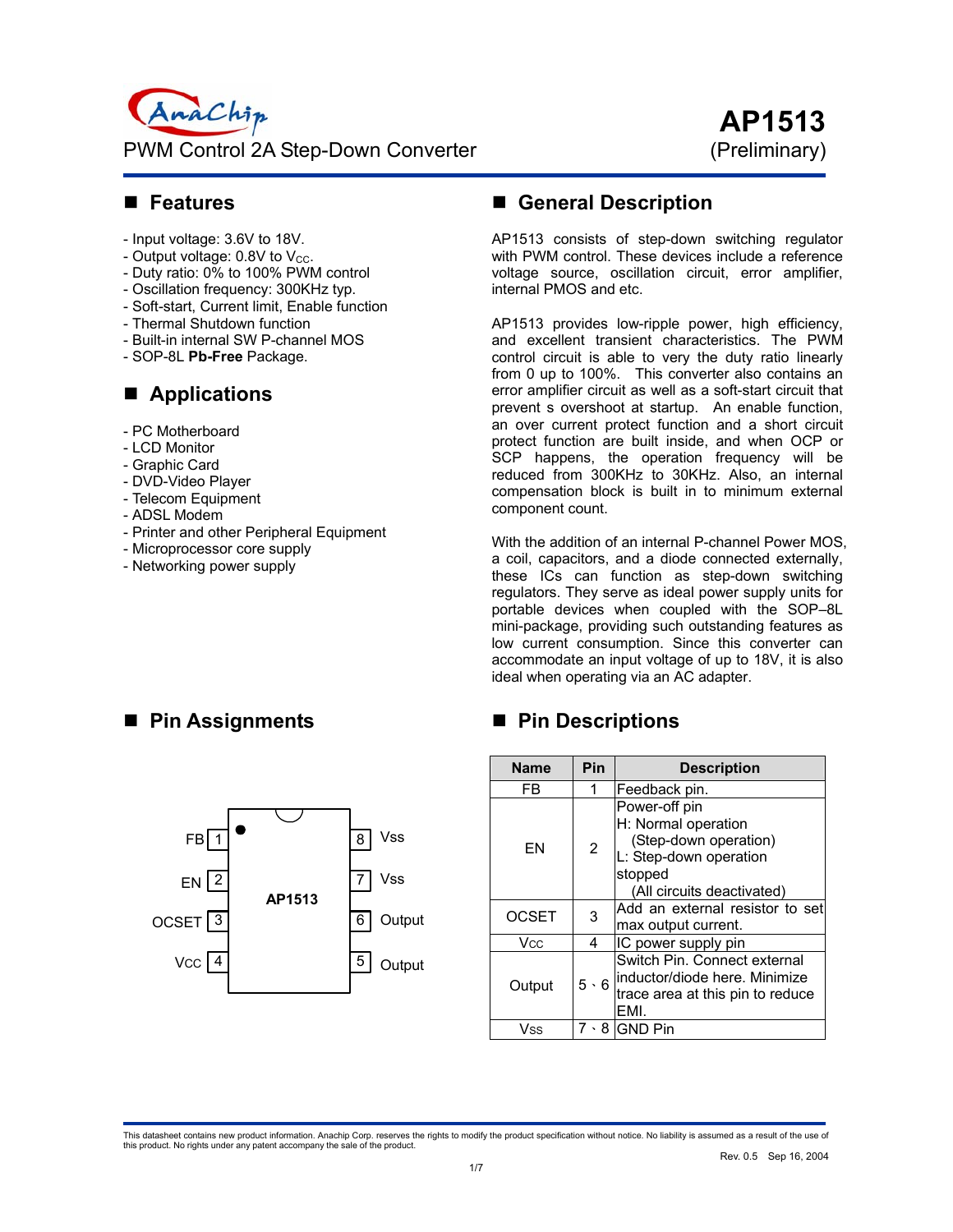# **Ordering Information**



# **Block Diagram**



# **Absolute Maximum Ratings**

| Symbol                    | <b>Parameter</b>            | Rating                           | Unit         |
|---------------------------|-----------------------------|----------------------------------|--------------|
| $V_{CC}^{\  \  \, *1}$    | V <sub>cc</sub> pin voltage | $V_{SS}$ - 0.3 to $V_{SS}$ + 20  |              |
| $V_{FB}$                  | Feadback pin voltage        | $V_{SS}$ - 0.3 to $V_{CC}$       |              |
| $V_{ON/OFF}$ <sup>1</sup> | ON/OFF pin voltage          | $V_{SS}$ - 0.3 to $V_{IN}$ + 0.3 |              |
| VOUTPUT                   | Switch pin voltage          | $V_{SS}$ - 0.3 to $V_{IN}$ + 0.3 |              |
| $P_D$                     | Power dissipation           | Internally limited               | mW           |
| $T_{\mathsf{OPR}}$        | Operating temperature range | $-20$ to $+125$                  | $^{\circ}$ C |
| $T_{\tt STG}$             | Storage temperature range   | $-40$ to $+150$                  | $^{\circ}C$  |

Caution: The absolute maximum ratings are rated values exceeding which the product could suffer physical damage. These values must therefore not be exceeded under any conditions.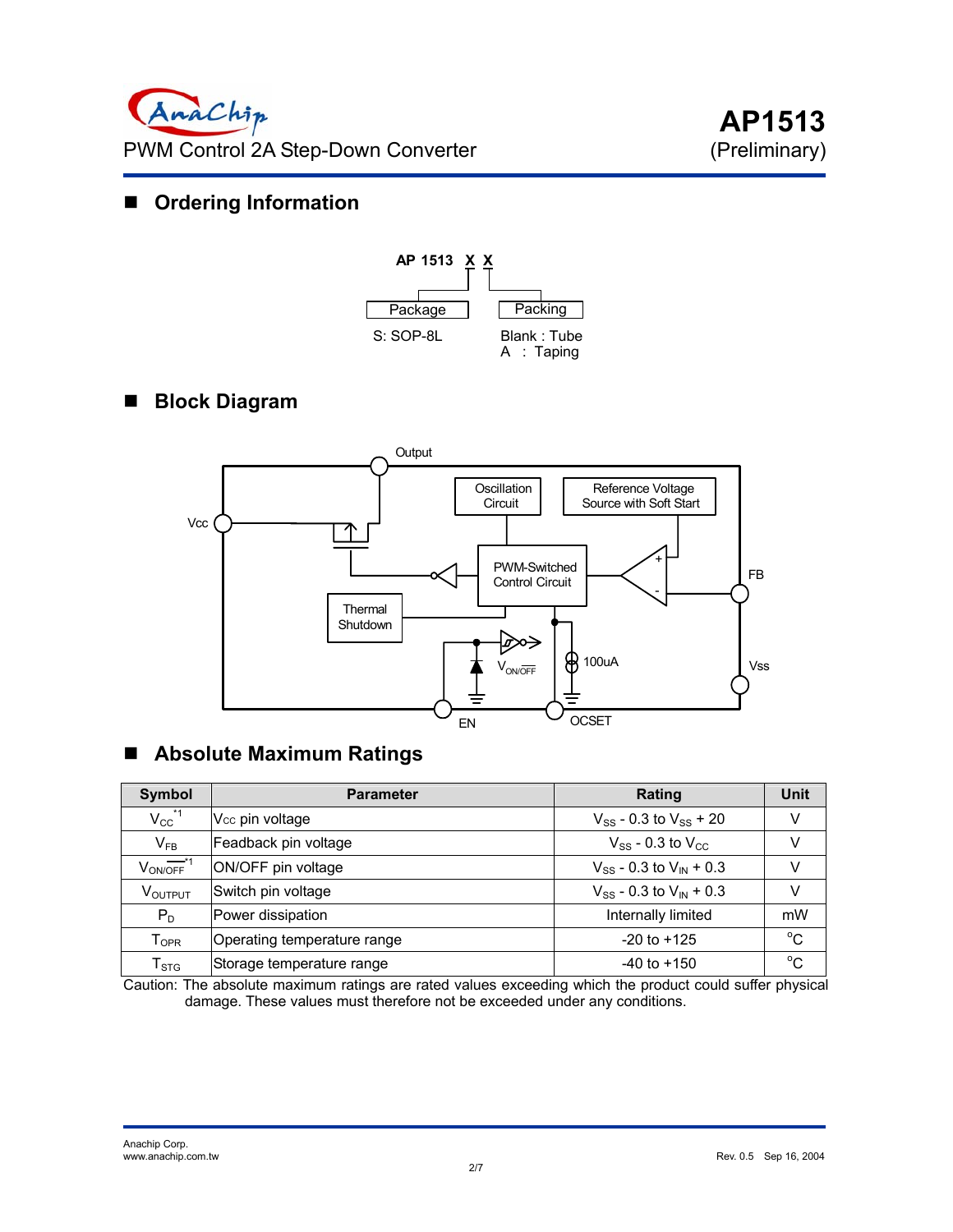| Symbol                                      | <b>Parameter</b>                                       | <b>Conditions</b>                                       | Min.                     | Typ.           | Max.  | <b>Unit</b> |  |
|---------------------------------------------|--------------------------------------------------------|---------------------------------------------------------|--------------------------|----------------|-------|-------------|--|
| $\mathsf{V}_{\mathsf{FB}}$                  | Feedback Voltage                                       | --                                                      | 0.784                    | 0.8            | 0.816 | V           |  |
| $V_{IN}$                                    | Input voltage                                          | --                                                      | 3.6                      |                | 18    | v           |  |
| <b>ISW</b>                                  | <b>Switch Current</b>                                  | --                                                      | 2.5                      | --             | --    | A           |  |
| $I_{SSS}$                                   | Current consumption<br>during power off                | $\rm V_{\rm ON/OFF}$ =0V                                |                          | 10             | --    | μA          |  |
| $\Delta V_{\text{OUT}}$<br>$N_{\text{OUT}}$ | Line regulation                                        | $V_{IN}$ = 3.6V~18V                                     |                          | 0.6            | 1     | $\%$        |  |
| $\Delta V_{\text{OUT}}$<br>$N_{\text{OUT}}$ | Load regulation                                        | $I_{\text{OUT}}$ = 0 to 2A                              | --                       | 0.2            | 0.5   | $\%$        |  |
| $t_{\rm osc}$                               | Oscillation frequency                                  | Measure waveform at SW pin                              | 240                      | 300            | 360   | <b>KHz</b>  |  |
| $f_{\rm OSC1}$                              | Frequency of current limit<br>or short circuit protect | Measure waveform at SW pin                              | 10                       | 30             | 60    | <b>KHz</b>  |  |
| $V_{SH}$                                    | EN pin input voltage                                   | Evaluate oscillation at SW pin                          | 2.0                      | --             | --    | $\vee$      |  |
| $V_{SL}$                                    |                                                        | Evaluate oscillation stop at SW pin                     | --                       | --             | 0.8   |             |  |
| Isн                                         | EN pin input leakage                                   |                                                         | $-10$                    | --             | 10    | μA          |  |
| $I_{SL}$                                    | current                                                | --                                                      | -10                      | --             | 10    | μA          |  |
| $I_{\rm{OCSET}}$                            | OCSET pin bias current                                 | $-$                                                     | 90                       | 100            | 110   | μA          |  |
| $\mathsf{T}_{\mathsf{SS}}$                  | Soft-Start time                                        | --                                                      | 0.3                      | $\overline{2}$ | 5     | ms          |  |
| $R_{DSON}$                                  | Internal MOSFET Rdson                                  | $-$                                                     | $\overline{\phantom{0}}$ | 100            | 150   | $m\Omega$   |  |
| <b>EFFI</b>                                 | Efficiency                                             | $V_{IN}$ = 12V, $V_{OUT}$ = 5V<br>$I_{\text{OUT}}$ = 2A |                          | 92             |       | $\%$        |  |

## **Electrical Characteristics** (V<sub>IN</sub> = 12V, T<sub>a</sub>=25°C, unless otherwise specified)

# **Typical Application Circuit**

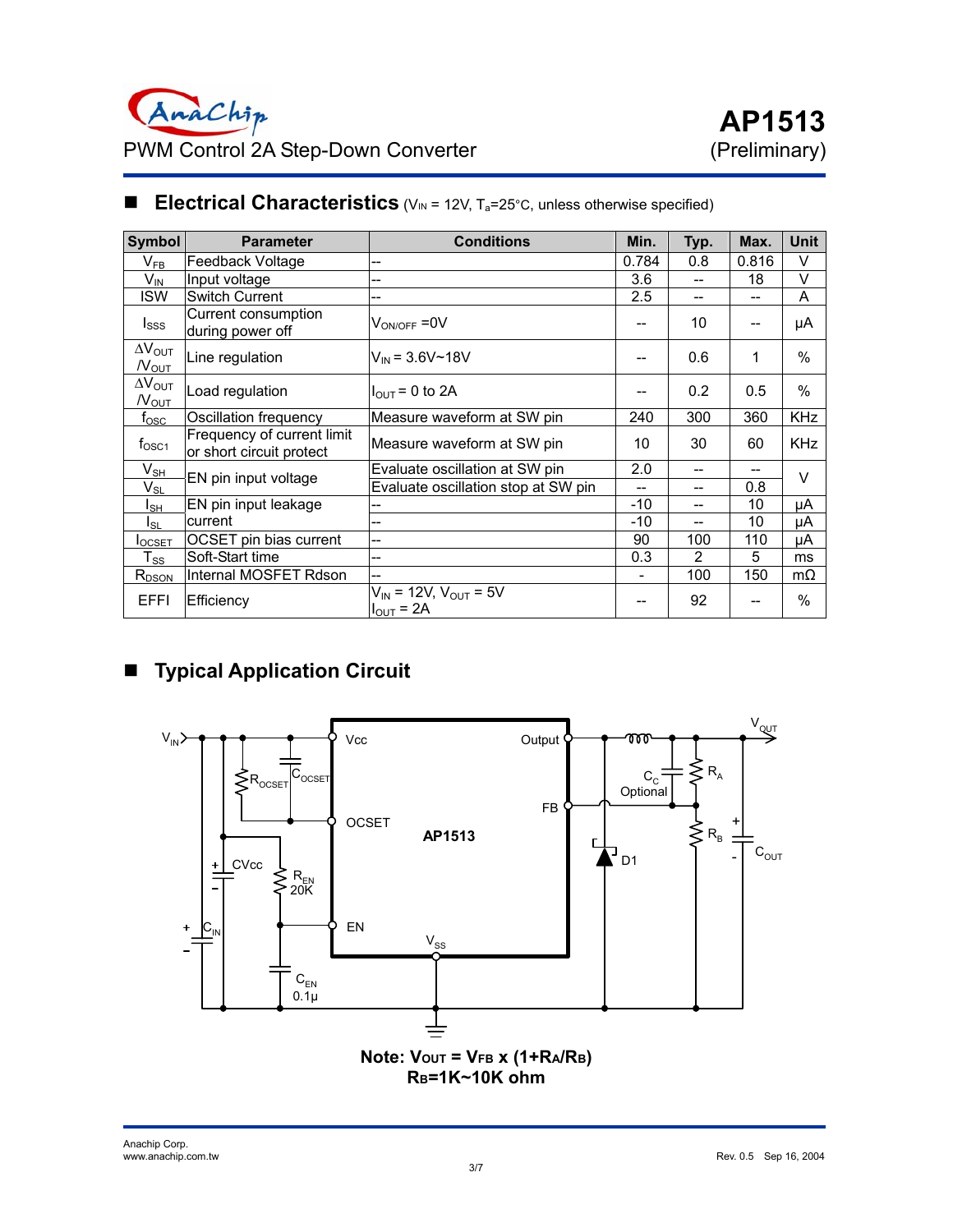

# ■ **Typical Performance Characteristics**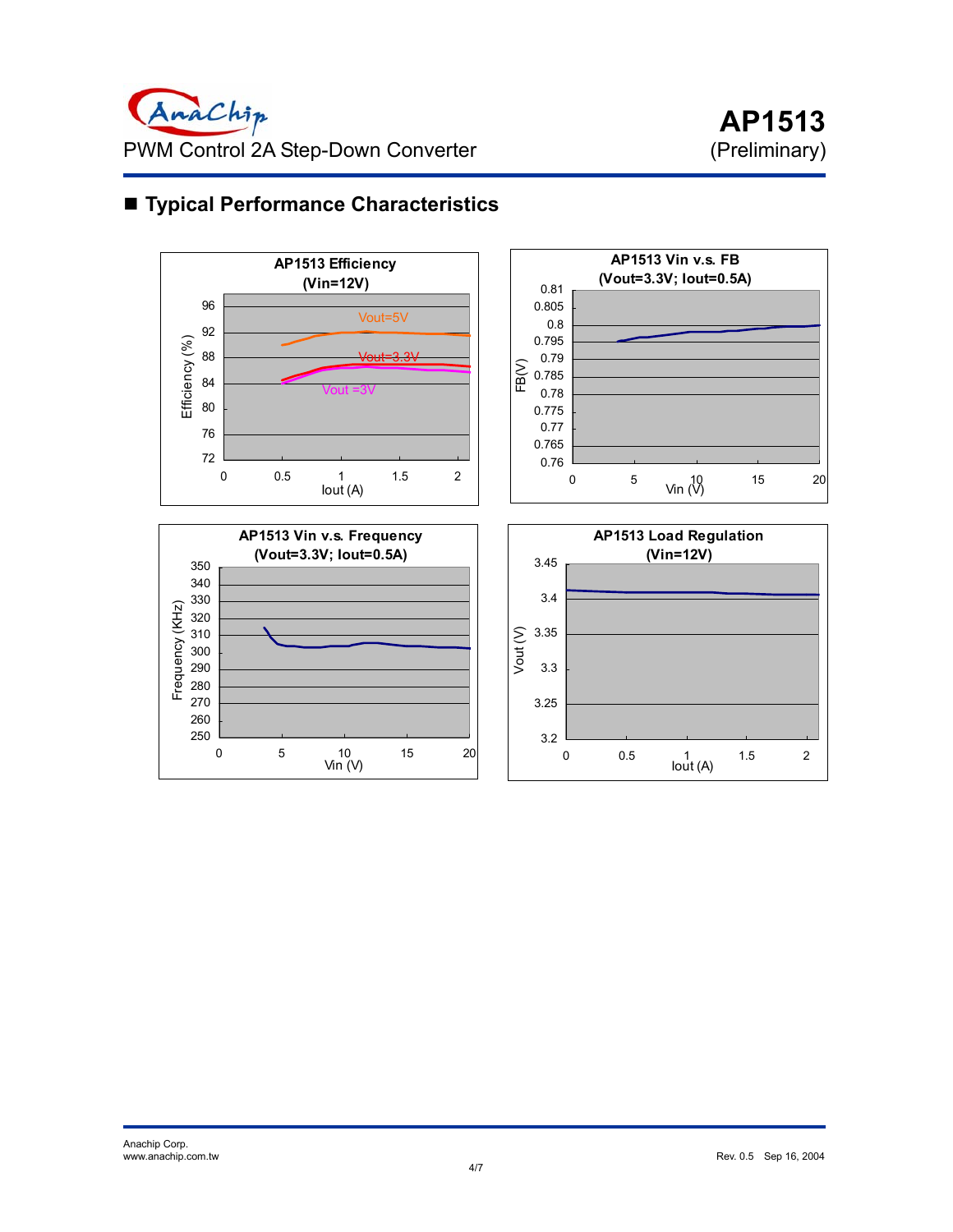

# **Typical Performance Characteristics (Continued)**

### **Test Circuit**

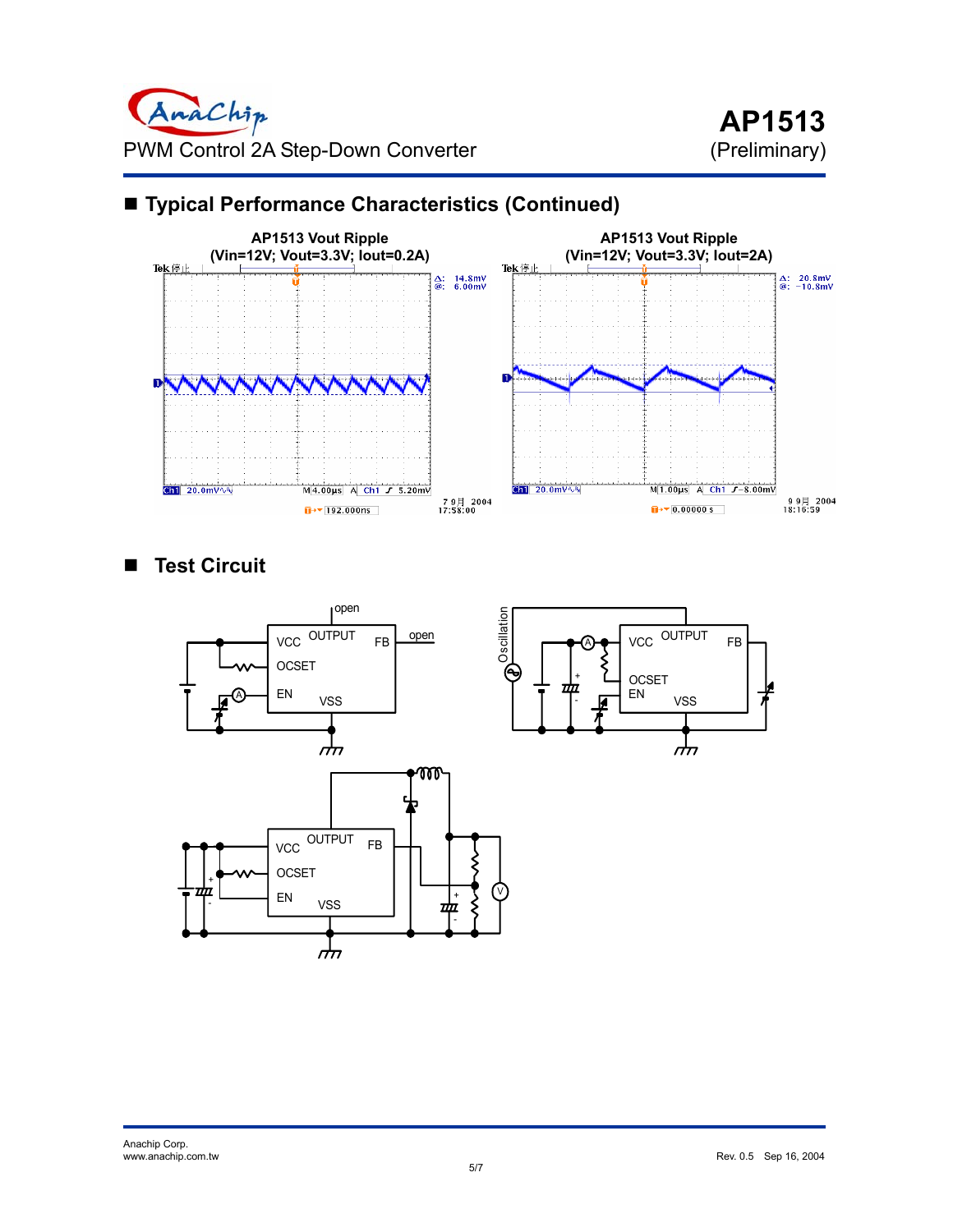

#### **Function Description**

#### **PWM Control**

The AP1513 consists of DC/DC converters that employ a pulse-width modulation (PWM) system.

In converters of the AP1513, the pulse width varies in a range from 0 to 100, according to the load current, and yet ripple voltage produced by the switching can easily be removed through a filter because the switching frequency remains constant. Therefore, these converters provide a low-ripple power over broad ranges of input voltage and load current.

#### **Under Voltage Lockout**

The under voltage lockout circuit of the AP1513 assures that the high-side MOSFET driver outputs remain in the off state whenever the supply voltage drops below set parameters. Lockout occurs if  $V_{\text{CC}}$ falls below 3.3V. Normal operation resumes once  $V_{\text{CC}}$  rises above 3.5V.

#### **RDS(ON)** Current Limiting

The current limit threshold is setting by connecting an external resistor from  $V_{CC}$  supply to OCSET. The voltage drop across this resistor is due to the 100uA internal sink sets the voltage at the pin. When the PWM voltage is less than the voltage at OCSET, an over-current condition occurs.

### ■ Marking Information